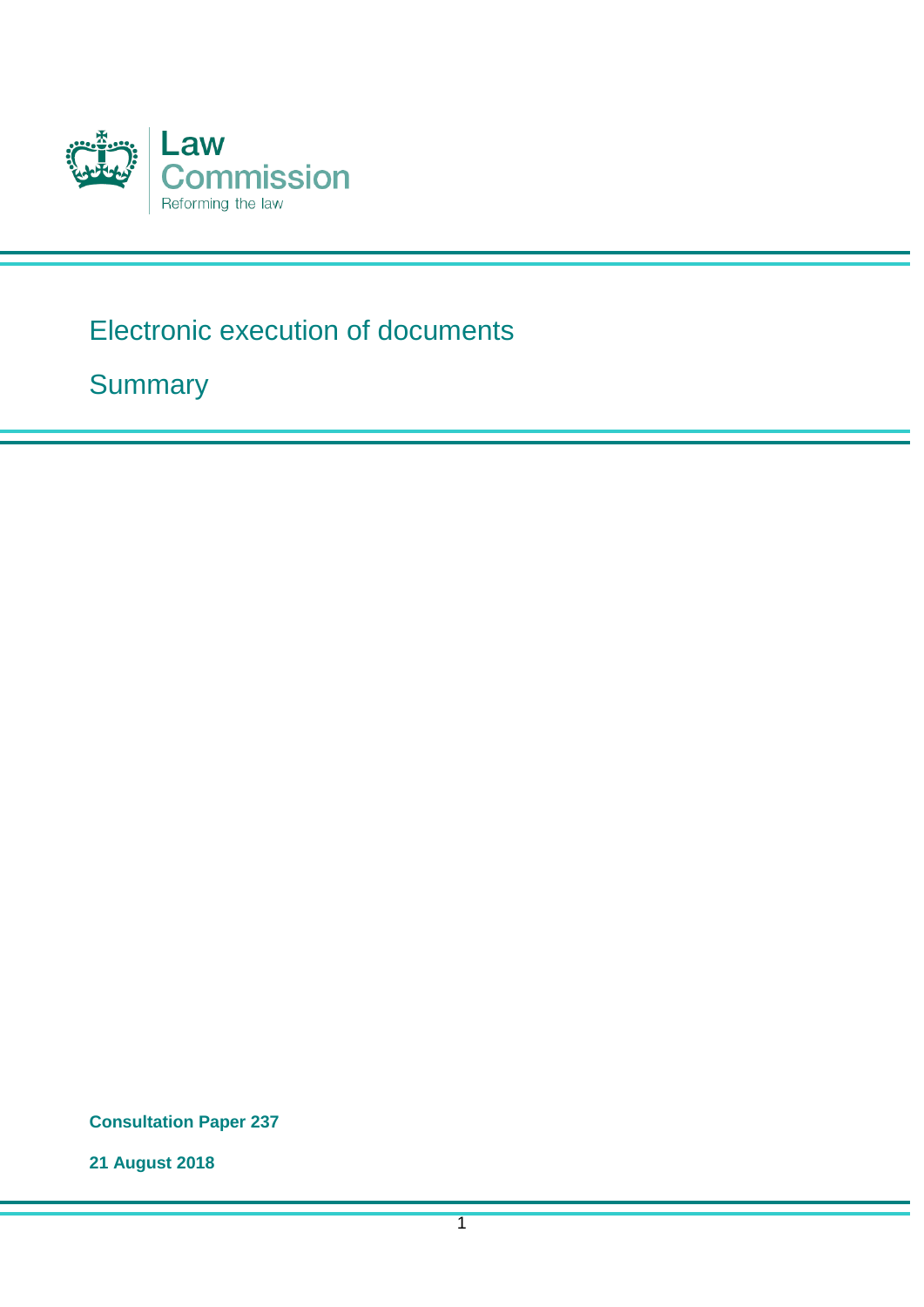## **THE PURPOSE OF THIS PROJECT**

- 1.1 The law relating to signatures and other formal documentary requirements has a history spanning centuries. As far back as 1677, the Statute of Frauds required certain documents to be in writing and signed. It is still in force today. But the documents executed in today's world are no longer the same as those used over 400 years ago. Individuals, consumers and businesses demand modern, convenient methods for making binding transactions. Technological developments have changed the ways in which these transactions are made and will continue to change at an ever-more-rapid pace.
- 1.2 Can the law of England and Wales keep up? Our common law system is inherently flexible and contracts can be created in many ways. Most transactions are not required to be executed in a particular manner or even to be made in writing. However, the law subjects some documents to certain procedures, such as signing or witnessing. These procedures are called "formalities". Formalities have several purposes: evidential (providing evidence of the transaction); cautionary (trying to ensure the maker realises what they are doing); protective (protecting weaker parties); and labelling (making the kind of document and its effect apparent to third parties).<sup>1</sup>
- 1.3 The formalities imposed vary according to the transaction. For example, a guarantee must be in writing, or evidenced in writing, and signed.<sup>2</sup> A contract for the sale of land must be in writing and signed, incorporating all the terms which the parties have expressly agreed in one document or, where contracts are exchanged, in each document.<sup>3</sup> A power of attorney must be executed as a deed, which means that it must be signed, witnessed and attested and delivered.<sup>4</sup>
- 1.4 A joint working party of The Law Society Company Law Committee and The City of London Law Society Company Law and Financial Law Committees has published two notes which deal with the execution of commercial documents.<sup>5</sup> We understand that these notes have alleviated some of the uncertainty around the execution of documents and we discuss them in our consultation paper. $6$  In short, we agree with and endorse

<sup>1</sup> See paras 2.4 to 2.7 of the consultation paper.

<sup>2</sup> Statute of Frauds 1677, s 4.

<sup>3</sup> Law of Property (Miscellaneous Provisions) Act 1989, s 2.

<sup>4</sup> See paras 4.14 to 4.28 of the consultation paper. As we explain in paras 1.48 to 1.50 below, the term "delivered" is something of a misnomer. Although historically it referred to the transfer of physical possession of the document, the emphasis is now on the intention of the maker of the deed.

<sup>&</sup>lt;sup>5</sup> See The Law Society Company Law Committee and The City of London Law Society Company Law and Financial Law Committees "Note on execution of documents at a virtual signing or closing" (May 2009, with amendments February 2010), [http://www.citysolicitors.org.uk/attachments/article/121/20100226-Advice](http://www.citysolicitors.org.uk/attachments/article/121/20100226-Advice-prepared-on-guidance-on-execution-of-documents-at-a-virtual-signing-or-closing.pdf)[prepared-on-guidance-on-execution-of-documents-at-a-virtual-signing-or-closing.pdf](http://www.citysolicitors.org.uk/attachments/article/121/20100226-Advice-prepared-on-guidance-on-execution-of-documents-at-a-virtual-signing-or-closing.pdf) (last visited 8 August 2018) (2009 note); and The Law Society Company Law Committee and The City of London Law Society Company Law and Financial Law Committees "Note on the execution of a document using an electronic signature" (July 2016), [http://www.citysolicitors.org.uk/attachments/category/114/LSEW%20%20CLLS%20Joint%20Working%20Pa](http://www.citysolicitors.org.uk/attachments/category/114/LSEW%20%20CLLS%20Joint%20Working%20Party%20-%20Note%20on%20the%20Execution%20of%20a%20Document%20Using%20an%20Electronic%20Signature.pdf) [rty%20-](http://www.citysolicitors.org.uk/attachments/category/114/LSEW%20%20CLLS%20Joint%20Working%20Party%20-%20Note%20on%20the%20Execution%20of%20a%20Document%20Using%20an%20Electronic%20Signature.pdf) [%20Note%20on%20the%20Execution%20of%20a%20Document%20Using%20an%20Electronic%20Signat](http://www.citysolicitors.org.uk/attachments/category/114/LSEW%20%20CLLS%20Joint%20Working%20Party%20-%20Note%20on%20the%20Execution%20of%20a%20Document%20Using%20an%20Electronic%20Signature.pdf) [ure.pdf](http://www.citysolicitors.org.uk/attachments/category/114/LSEW%20%20CLLS%20Joint%20Working%20Party%20-%20Note%20on%20the%20Execution%20of%20a%20Document%20Using%20an%20Electronic%20Signature.pdf) (last visited 8 August 2018) (2016 note).

<sup>6</sup> See Chapters 3, 7 and 8 of the consultation paper.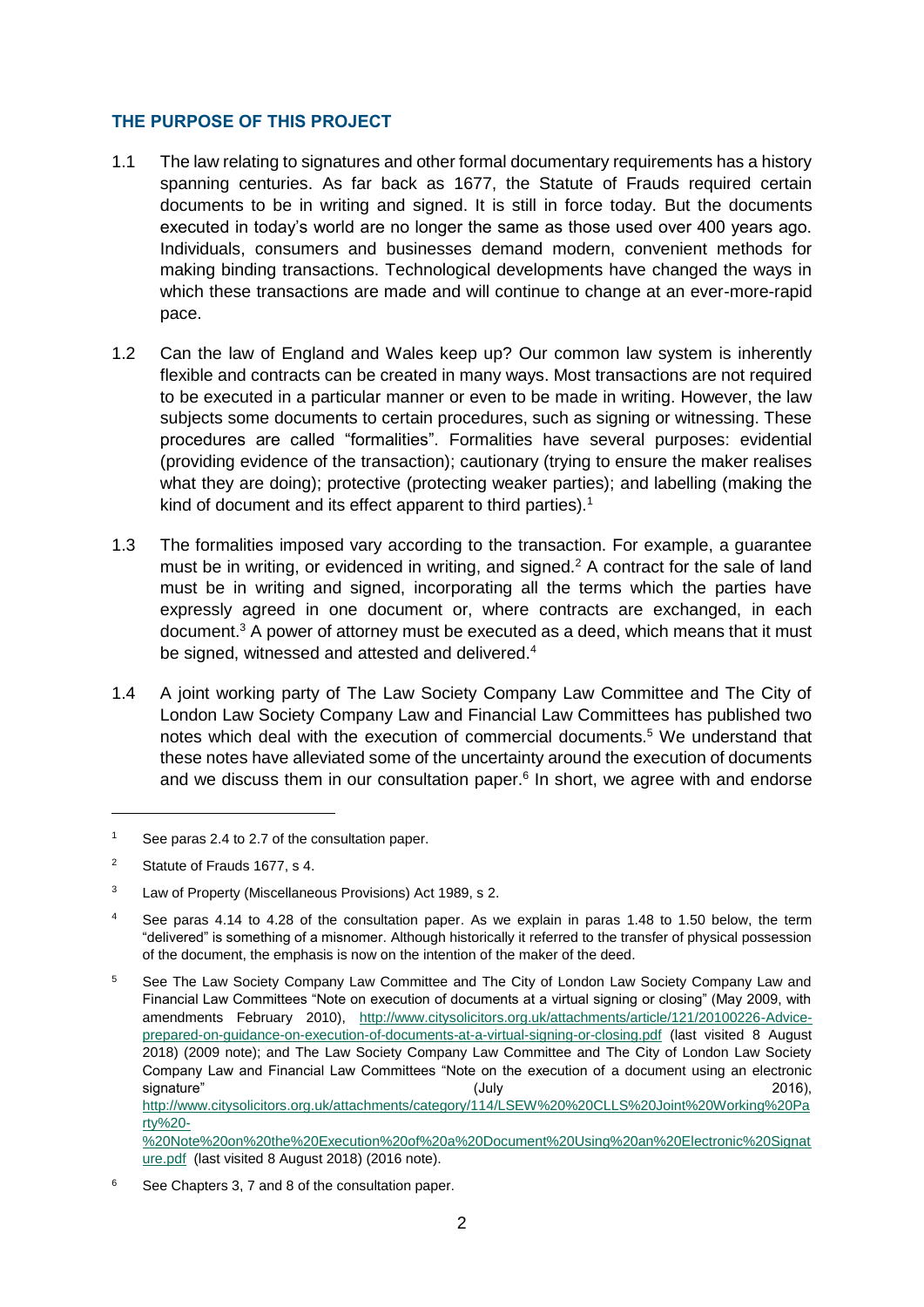the conclusions outlined in the notes. However, we consider that there is a need for further clarification.

- 1.5 We have been told that legal issues around the electronic execution of documents are hindering the use of new technology, particularly where legislation requires a document to be "signed". The purpose of this project is to ensure that the law governing the electronic execution of documents, including electronic signatures, is sufficiently certain and flexible to remain fit for purpose in a global, digital, environment.
- 1.6 The terms of reference of this project, as agreed between the Law Commission and the Ministry of Justice, are as follows:

(1) To consider whether there are problems with the law around the electronic execution of documents and deeds (including deeds of trust) which are inhibiting the use of electronic documents by commercial parties and, if appropriate, consumers, particularly with regard to:

- (a) Electronic signatures;
- (b) Witnessing;
- (c) Delivery; and

(d) The consequences of the decision in *R (on the application of Mercury Tax Group Ltd) v HMRC* [2008] EWHC 2721 (Admin).<sup>7</sup>

(2) Following consultation with relevant stakeholders, to consider whether and, if so, what legislative reform or other measures are needed to address these issues.

(3) This consideration is not expected to extend to the electronic execution of:

(a) Registered dispositions under the Land Registration Act 2002, which are being dealt with by HM Land Registry's project on electronic conveyancing and registration; and

(b) Wills, which are being dealt with by the Law Commission's project on "Making a will".

1.7 This project extends to England and Wales only.

-

1.8 This document summarises our consultation paper, which sets out in detail the current law and our proposals for reform. The consultation paper is available online at [https://www.lawcom.gov.uk/project/electronic-execution-of-documents/.](https://www.lawcom.gov.uk/project/electronic-execution-of-documents/) We invite responses to our consultation questions, set out in full at the end of this document. The deadline for responses is **23 November 2018**.

<sup>7</sup> In the *Mercury* decision, Mr Justice Underhill (as he then was) referred to a document as having to be "a discrete physical entity (whether in a single version or in a series of counterparts) at the moment of signing": see para 1.52 below and paras 4.77 to 4.87 of the consultation paper. These comments were not part of the binding decision.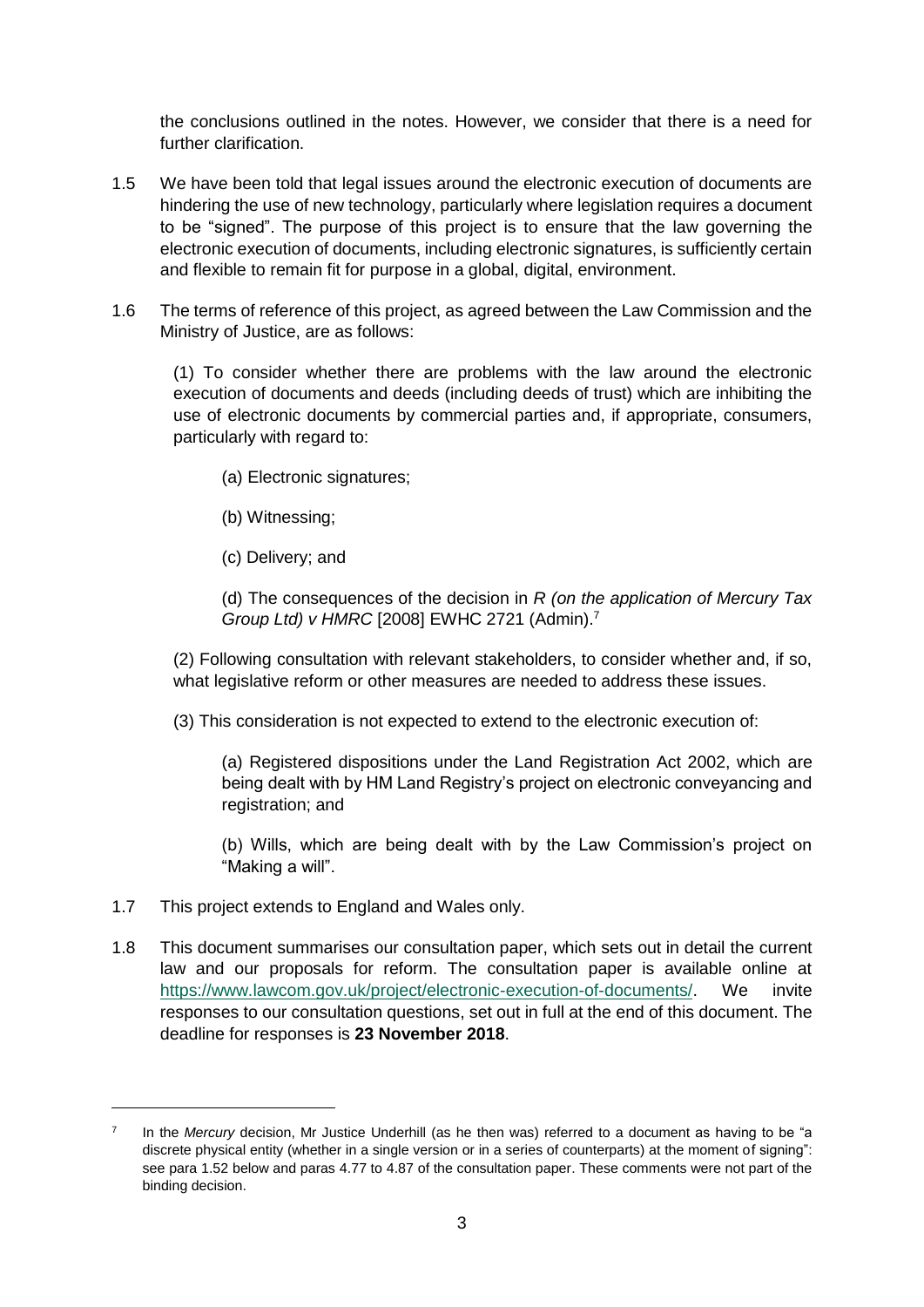# **Comments may be sent:**

Using an online form at<https://consult.justice.gov.uk/law-commission/electronic-execution> (where possible, it would be helpful if this form was used).

## **Alternatively, comments may be sent:**

By email to [electronic-execution@lawcommission.gov.uk.](mailto:electronic-execution@lawcommission.gov.uk) An optional response form is available at:<http://www.lawcom.gov.uk/electronic-execution>

By post to Commercial and Common Law Team, Law Commission, 1st Floor, Tower, 52 Queen's Anne Gate, London, SW1H 9AG.

(If you send your comments by post, it would be helpful if, whenever possible, you could also send them electronically.)

1.9 It is important to make clear that the proposals contained in this consultation paper are only provisional. At this stage, we are not making recommendations for law reform. It is during this open public consultation that we are inviting views on our provisional proposals. These views will be taken into account when forming our final recommendations, which will be published in a subsequent report.

# **A NOTE ON TECHNOLOGY**

- 1.10 Our consultation paper is technology neutral, by which we mean that we do not focus on or favour a particular type of technology. Accordingly, we use the term "electronic signatures" broadly, to cover everything from a scanned manuscript signature that is added to documents to digital signatures and Public Key Infrastructure. In Chapter 2 of the full consultation paper, we provide a summary of the main types of electronic signature.
- 1.11 Stakeholders have told us that it is not only the question of legal validity which is impeding the electronic execution of certain transactions. Practical issues, such as the security and reliability of electronic signatures, are also important. In Chapter 2, we outline some of these practical issues which parties wishing to use electronic signatures may want to consider.
- 1.12 Users of electronic signatures should satisfy themselves that the procedures they have adopted will provide sufficient trust between the parties and have sufficient evidential weight for the purposes of their transaction. Although the notion of an entirely electronic transaction is attractive, parties should also consider whether there may be slightly less convenient ways of establishing trust and evidence which provide more certainty. However, it can be tempting for parties to over-emphasise the security of "wet ink" or handwritten signatures over electronic signatures. These traditional forms of signature are not themselves risk-free.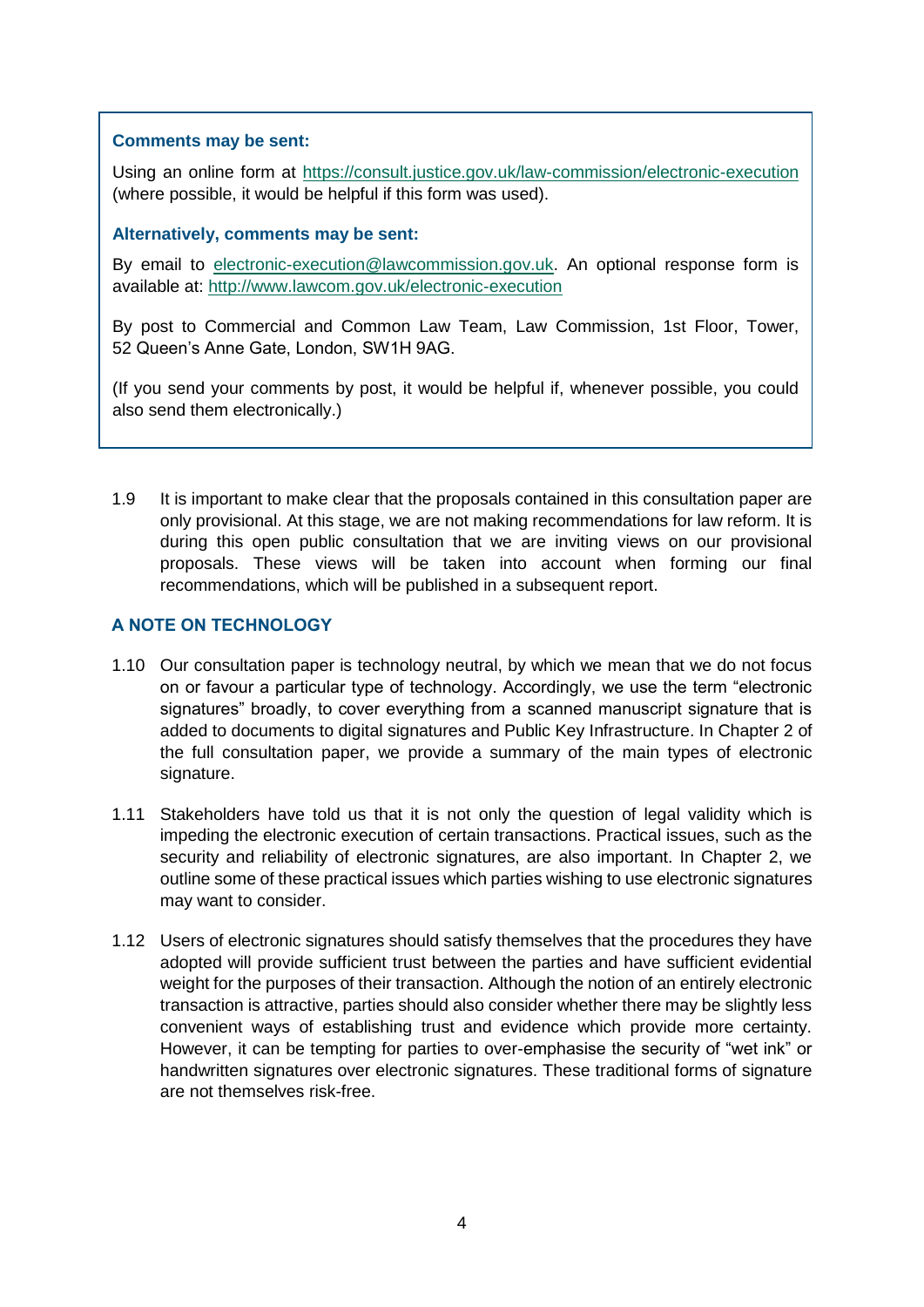#### **WHAT IS THE PROBLEM?**

- 1.13 Some stakeholders have told us that they and their clients use electronic signatures confidently for all transactions, including those which are required by law to be "signed" or executed as a deed. However, others refuse to use electronic signatures at all and instead execute all their documents with handwritten signatures because, at least in part, of concerns about their validity.
- 1.14 There is particular uncertainty where transactions are executed by deed because, as set out below, deeds are required to be signed "in the presence of a witness and attested". The result is that, even when electronic signatures are used, stakeholders generally ensure that the signatory and the attesting witness are physically in the same room.
- 1.15 We believe that there is a case for considering whether reform of the law relating to the electronic execution of documents is required or would be beneficial. Stakeholders have told us that a lack of clarity in the law is discouraging some parties from executing documents electronically in circumstances when it would be more efficient and expedient to do so. This may disproportionately affect small businesses and start-ups, which do not have access to legal expertise in the same way as larger commercial businesses.

## **THE CURRENT LAW AND PROPOSALS FOR REFORM**

#### **Electronic signatures**

- 1.16 The eIDAS regulation (eIDAS) $8$  is an EU regulation which applies directly in all member states without the need for national implementation.<sup>9</sup> It provides that an electronic signature cannot be denied legal effectiveness solely because of its electronic nature, and that qualified electronic signatures<sup>10</sup> satisfy any legal requirements in the same way as handwritten signatures.<sup>11</sup>
- 1.17 eIDAS also provides that electronic signatures are admissible in evidence in legal proceedings.<sup>12</sup> The Electronic Communications Act 2000, a UK statute, mirrors the admissibility provision in eIDAS,<sup>13</sup> but does not expressly provide for the validity of electronic signatures.

<sup>&</sup>lt;sup>8</sup> Regulation (EU) No 910/2014 of the European Parliament and of the Council of 23 July 2014 on electronic identification and trust services for electronic transactions in the internal market and repealing Directive 1999/93/EC.

<sup>9</sup> Therefore, eIDAS is currently part of the law of the UK. On the date of the UK's withdrawal from the EU, eIDAS will be incorporated into UK domestic law: European Union (Withdrawal) Act 2018, s 3(1). See para 3.32 of the consultation paper.

 $10$  For an explanation of the different types of electronic signatures, including qualified electronic signatures, see paras 2.9 to 2.36 of the consultation paper.

<sup>11</sup> eIDAS, art 25.

<sup>12</sup> eIDAS, art 25(1).

<sup>&</sup>lt;sup>13</sup> Electronic Communications Act 2000, s 7.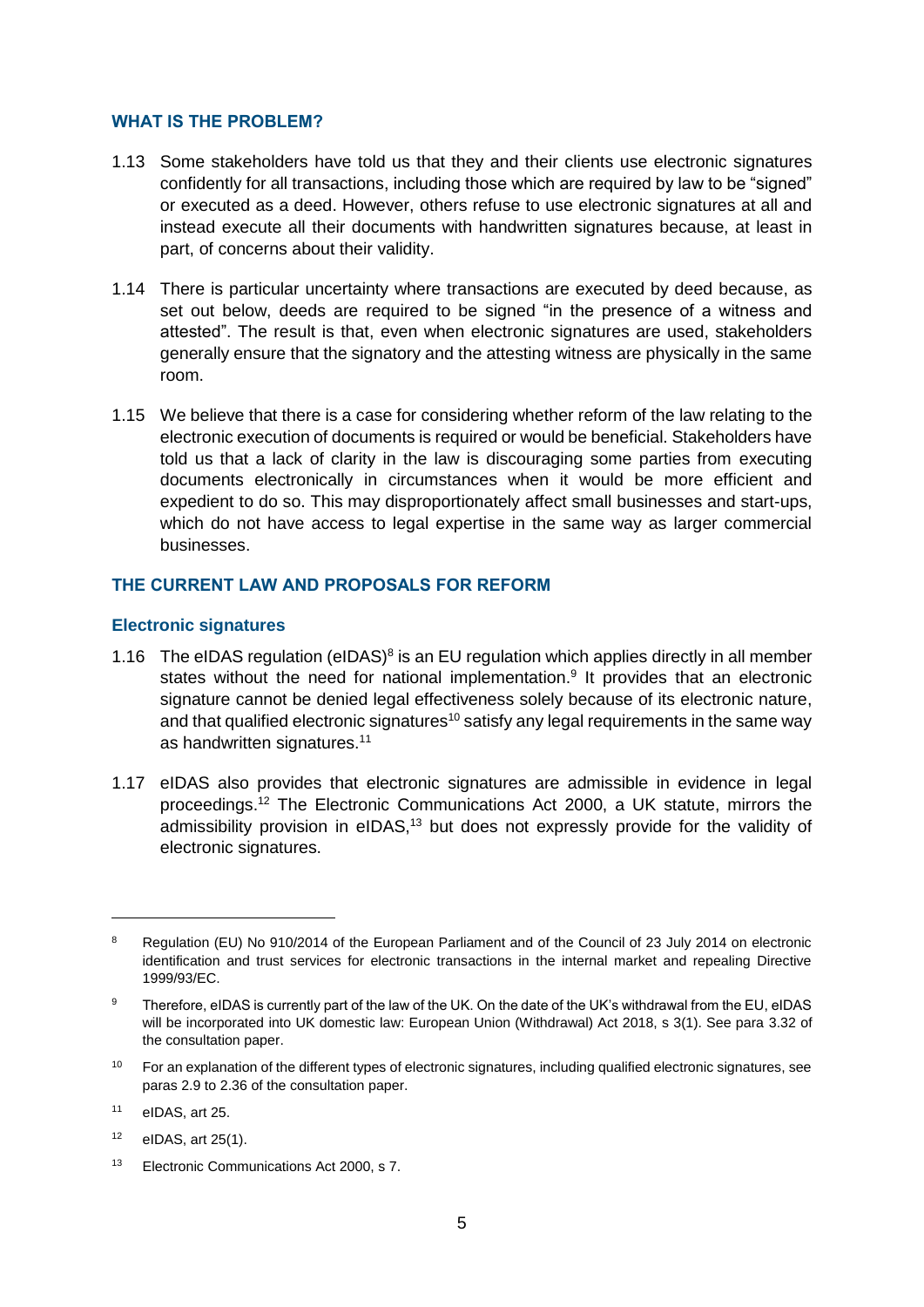- 1.18 However, there are recent judgments from the Court of Appeal and the High Court which have decided that electronic methods of signing, such as a typed name in an email and clicking on an "I Accept" button, do satisfy a statutory requirement for a signature. This is the case provided that there is an intention to authenticate the document.<sup>14</sup>
- 1.19 Our provisional view is that the combination of eIDAS, domestic legislation and case law means that an electronic signature is capable of meeting a statutory requirement for a signature if an authenticating intention can be demonstrated.<sup>15</sup> This view is not limited to a particular type of electronic signature: the law is flexible.
- 1.20 This view is consistent with the conclusions of the Law Commission in the 2001 Advice to Government on the formalities which apply in relation to commercial agreements in England and Wales.<sup>16</sup>

## Is legislation required?

- 1.21 Although we provisionally conclude that the current law caters adequately for electronic signatures, we are aware that some stakeholders would like a clear legislative statement to avoid any doubt.
- 1.22 Therefore, we have considered whether there should be legislative reform to include a statement in statute that an electronic signature is as valid as a handwritten signature. There are clearly benefits to such an approach, which would provide clarity and certainty. Other jurisdictions we have examined, including Australia, Estonia, Hong Kong, New York, Scotland, and Singapore, each provide such a statement of validity in legislation.<sup>17</sup> However, we are not persuaded at present that this is necessary in England and Wales because of our provisional conclusion that the current law already accommodates electronic signatures.
- 1.23 However, this is a finely balanced question and we welcome the views of consultees.

<sup>14</sup> In Chapter 3 we discuss *J Pereira Fernandes SA v Mehta* [2006] EWHC 813 (Ch), [2006] 1 WLR 1543; *WS Tankship II BV v Kwangju Bank Ltd* [2011] EWHC 3103 (Comm); *Golden Ocean Group Ltd v Sagaocar Mining Industries PVT Ltd* [2012] EWCA Civ 265, [2012] 1 WLR 3674; *Bassano v Toft* [2014] EWHC 377 (QB); *Re Stealth Construction Ltd; Green (Liquidator of Stealth Construction Ltd) v Ireland* [2011] EWHC 1305 (Ch); *Lindsay v O'Loughnane* [2010] EWHC 529 (QB); and *Orton v Collins* [2007] EWHC 803 (Ch), [2007] 1 WLR 2953.

<sup>15</sup> See paras 3.83 to 3.87 of the consultation paper. An electronic signature may also be used instead of a handwritten signature even where there is no statutory requirement for a signature.

<sup>16</sup> Electronic commerce: formal requirements in commercial transactions – Advice from the Law Commission (2001), [https://www.lawcom.gov.uk/project/electronic-commerce-formal-requirements-in-commercial](https://www.lawcom.gov.uk/project/electronic-commerce-formal-requirements-in-commercial-transactions/)[transactions/](https://www.lawcom.gov.uk/project/electronic-commerce-formal-requirements-in-commercial-transactions/) (last visited 8 August 2018).

<sup>&</sup>lt;sup>17</sup> We discuss the legal position of electronic signatures in these jurisdictions in Chapter 5 of the consultation paper, with further detail in Appendix 2. For example, in Scotland, the Requirements of Writing (Scotland) Act 1995 lists those documents which are required to be in writing to be valid. It also prescribes the way in which such requirements may be satisfied electronically, which involves using a particular type of electronic signature: see para 5.22 of the consultation paper.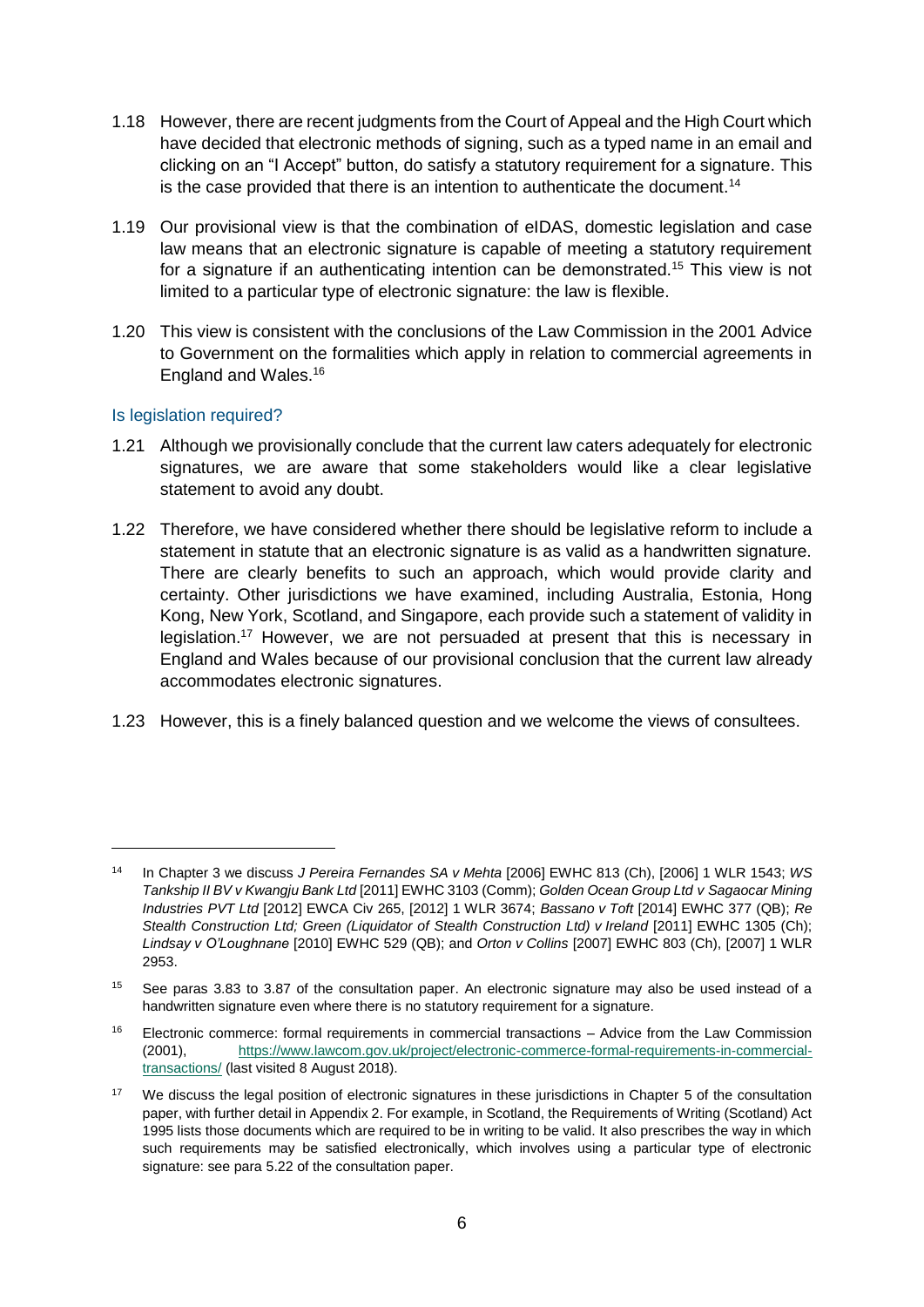#### A test case?

1.24 A different option which consultees may wish to consider is whether a claim could be brought using the test case procedure under the Financial List.<sup>18</sup> This procedure could be used to obtain an authoritative ruling on the effectiveness of an electronic signature, provided that certain requirements are met.<sup>19</sup>

#### A working group on practical and technical issues

1.25 We provisionally propose the creation of an industry working group, potentially convened by Government, to consider practical, technical issues which may be influencing a party's decision to execute a document electronically. These issues may include the security and reliability of electronic signatures. We have been told by stakeholders that there are also questions of trust and identity, the interoperability of electronic signature systems, and the archiving of information. We believe that guidance from an industry working group may give more confidence to stakeholders who wish to use electronic signatures but are hesitant because of practical or technical concerns.<sup>20</sup>

#### **Deeds**

- 1.26 Deeds are a type of document with more stringent formality requirements than a document which simply requires writing or a signature.<sup>21</sup> The Law Commission has previously defined a deed as a written document which is executed with the necessary formality, and by which an interest, right, or property passes or is confirmed, or an obligation binding on some person is created or confirmed.<sup>22</sup>
- 1.27 There are relatively few transactions which must be made by deed rather than by simple contract. They are usually required for land transactions, for agreements made without consideration (that is, without a reciprocal obligation such as payment) and for granting powers of attorney.<sup>23</sup>
- 1.28 In order to be validly executed, deeds must, in general, be signed in the presence of a witness who attests the signature, and delivered as a deed. $24$  Unlike for electronic signatures, there are no legislative provisions currently in effect which deal with the electronic execution of deeds.

<sup>18</sup> Practice Direction 51M, Civil Procedure Rules 1998, SI 1998 No 3132.

<sup>19</sup> See paras 7.21 to 7.23 of the consultation paper; Practice Direction 51M, para 2.1 and CPR, r 63A.

<sup>&</sup>lt;sup>20</sup> See paras 7.24 to 7.28 of the consultation paper.

 $21$  For a discussion of deeds, see Chapter 4 of the consultation paper.

<sup>&</sup>lt;sup>22</sup> The Execution of Deeds and Documents by or on behalf of Bodies Corporate (1998) Law Com No 253 (1998 Report), paras 2.4 to 2.5.

<sup>23</sup> See paras 4.9 to 4.13 of the consultation paper.

<sup>&</sup>lt;sup>24</sup> Law of Property (Miscellaneous Provisions) Act 1989, s 1. Deeds executed by companies under the Companies Act 2006 are dealt with by sections 44 and 46 of that Act.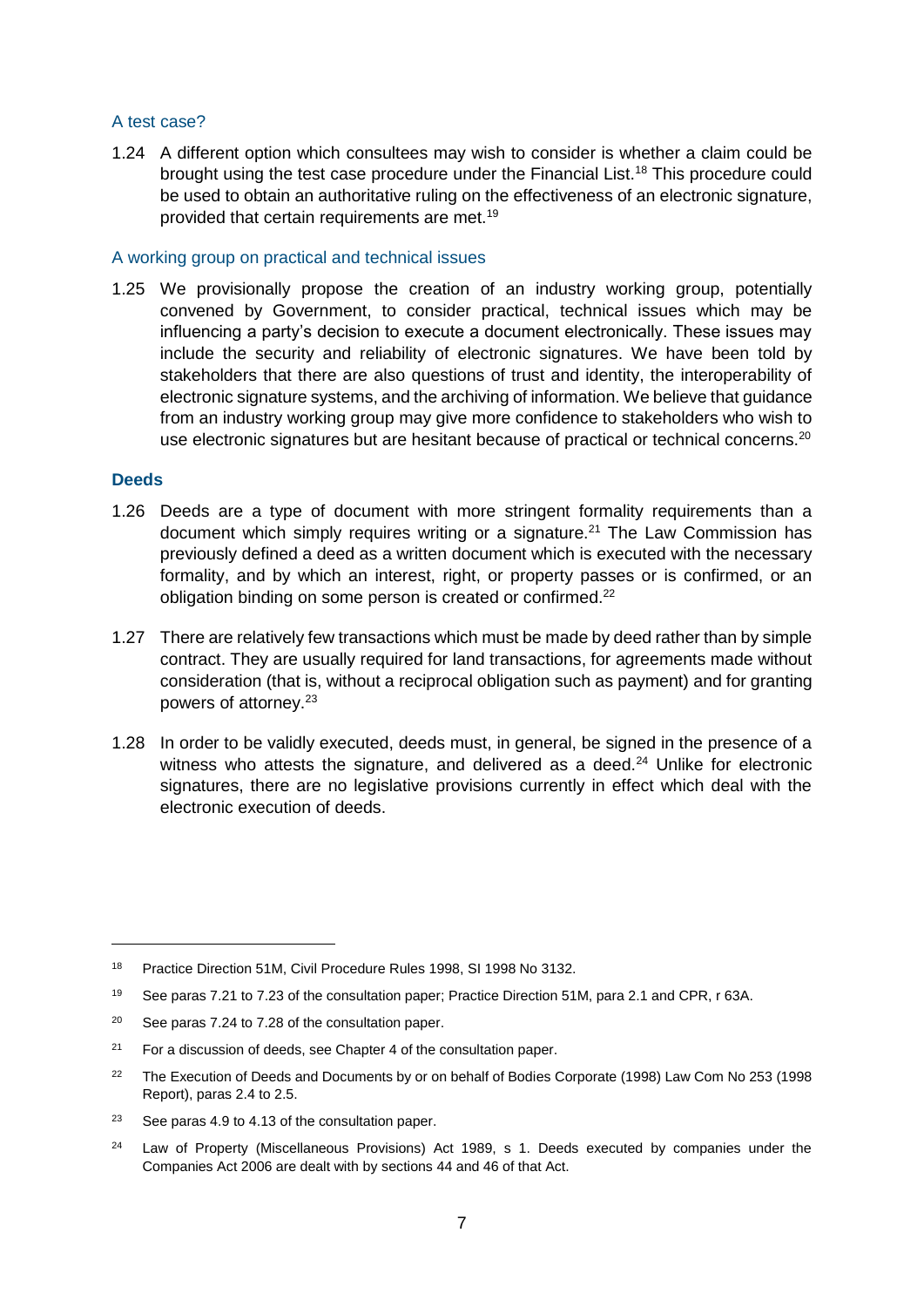#### Witnessing and attestation

- 1.29 Witnessing involves observing the execution of a document. Attestation is the additional step of recording, on the document itself, that the witness has observed the execution.<sup>25</sup>
- 1.30 Some stakeholders have suggested that witnessing and attestation should not be required for deeds executed with an electronic signature. We have been told that it causes delay and inconvenience in the execution of deeds.
- 1.31 We believe that the witnessing and attestation requirement fulfils an important evidential function whether a deed is signed electronically or not, and we do not think there is any justification for such a significant inconsistency between electronic and hard copy documents. Therefore, we consider that the witnessing and attestation requirement should be retained for deeds executed electronically.<sup>26</sup>

## *Does the witness need to be physically present?*

- 1.32 If the witnessing and attestation requirement is to be retained, how may it be satisfied where an electronic signature is used? The simplest way is by the witness being physically present when the electronic signature is applied to the document. However, we have also considered whether another form of "presence", such as by video link, is sufficient.
- 1.33 Our provisional view is that the current provision that a deed must be signed "in the presence of a witness" means that the physical presence of a witness when the document is signed is required. Based on statutory construction and case law, we are not convinced that parties could be confident that the current law would allow for the witness viewing the signing on a screen, without being physically present. This means that, currently, witnessing by video link is unlikely to satisfy the witnessing and attestation requirement.<sup>27</sup>
- 1.34 We have therefore considered potential options for reform to allow more flexible arrangements for deeds executed electronically.

## *Provisional proposal: witnessing by video link*

- 1.35 We provisionally propose that it should be possible for a witness to observe an electronic signature by video link and then attest the document by affixing their own electronic signature to it.<sup>28</sup> The witnessing and attestation could be more or less simultaneous, if both parties are logged into the same signing platform. If the signed electronic document is emailed to the witness, then the witness could attest the document immediately after observing the signatory sign the document.
- 1.36 The basic requirements for valid execution of a deed (that is, signing, witnessing and attestation and delivery) would remain the same. We believe that this option could fulfil

<sup>25</sup> See for example *Wright v Wakeford* [1803-13] All ER Rep 589 at 591.

<sup>&</sup>lt;sup>26</sup> See para 8.7 of the consultation paper.

<sup>&</sup>lt;sup>27</sup> See paras 8.8 to 8.15 of the consultation paper.

<sup>28</sup> See paras 8.24 to 8.33 of the consultation paper.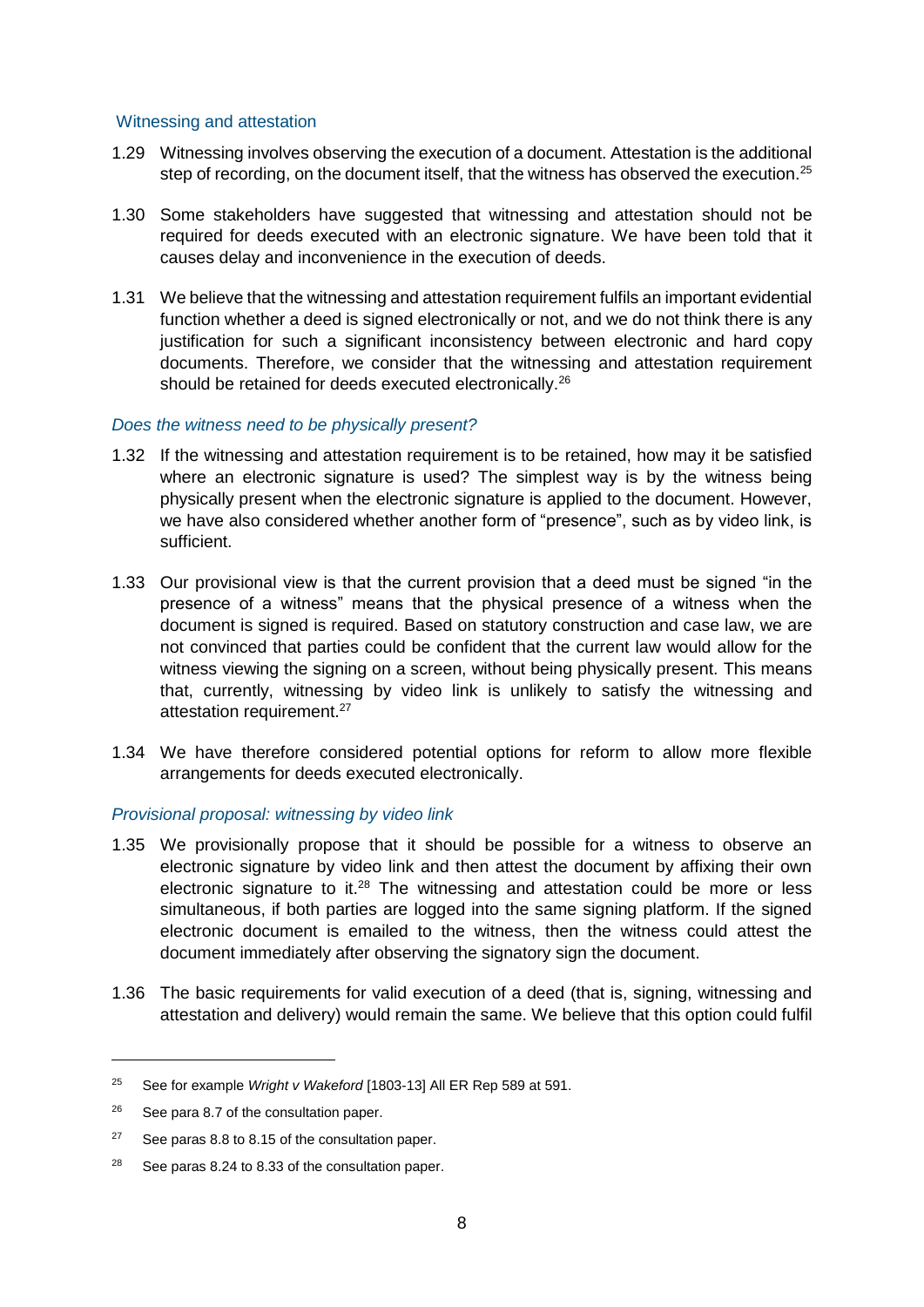the evidential, protective and cautionary functions of formalities to the same or a similar extent as traditional witnessing and attestation in person.<sup>29</sup>

1.37 We ask for consultees' views. We also ask how attestation should be carried out.

## *Other options for reform: moving away from witnessing and attestation*

- 1.38 We have also considered various scenarios in which the witness would not actually see the signatory applying the electronic signature, but would have other evidence to suggest that it was in fact the signatory who signed.
- 1.39 First, we consider the use of a signing platform.<sup>30</sup> A signatory and a witness may be logged onto the same signing platform but from different locations, having authenticated themselves through the use of a password, a PIN sent to their mobile phone, or even a scanned identification such as a driving licence.
- 1.40 If a witness can see the electronic signature appear on their screen in real time, should it be necessary for the witness also to observe the signatory's application of the signature by video link? We think that using a signing platform alone may fulfil the functions of witnessing, but to a lesser extent than if the witness could actually see the signatory applying their electronic signature. We ask consultees whether they think it should be possible to execute a deed in this way, noting that the witness would not be able to attest to having seen the physical act of signing.
- 1.41 Secondly, we discuss whether the witnessing and attestation requirements could be replaced with a requirement that a document must be signed using a digital signature, which is a more complex type of electronic signature produced by using asymmetric or public key cryptography.<sup>31</sup>
- 1.42 This would be similar to the proposed approach of HM Land Registry in relation to dispositions that must be registered.<sup>32</sup> However, there are factors which render this approach unsuitable for our more general purposes. HM Land Registry has a degree of control over a self-contained system of registration of documents. The range of documents dealt with in our project is not limited to one type of transaction, nor to a particular system of registration. The same level of standardisation would be difficult to achieve across all types of documents, and may also be undesirable. Therefore, our view is that the witnessing and attestation requirement should not be replaced with a requirement that a document must be signed using a particular type of technology. We ask whether consultees agree.

<sup>&</sup>lt;sup>29</sup> In the consultation paper at para 4.40 we say that it is not clear whether the "labelling" function of formalities is met by witnessing and attestation. Instead, it is adequately met by other formalities.

<sup>30</sup> See paras 8.38 to 8.42 of the consultation paper.

<sup>31</sup> See paras 8.43 to 8.50 of the consultation paper. For a description of this technology, see paras 2.18 to 2.23 of the consultation paper.

<sup>32</sup> HM Land Registry, *Consultation on Proposals to amend the Land Registration Rules 2003* (2017), paras 21 to 37; HM Land Registry, *Proposals to amend the Land Registration Rules 2003 Government Response* (2018), ch 4.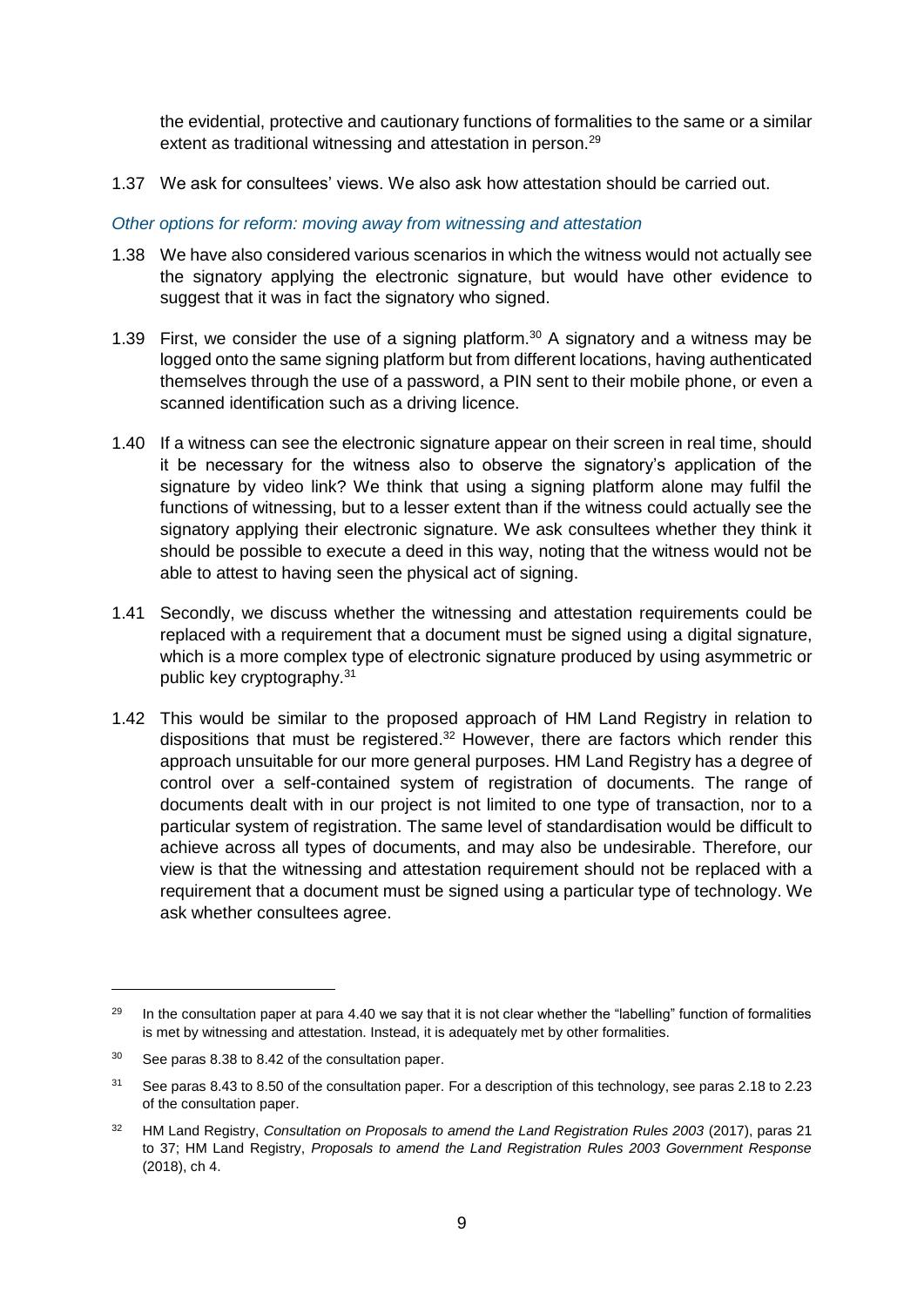- 1.43 Thirdly, we explore the possibility of a new concept of "electronic acknowledgement".<sup>33</sup> We envisage that the signatory would sign the document electronically, and then acknowledge to the witness that they had signed it, showing or sending the document to the witness. The witness would then sign the document with their own electronic signature and include a statement that the signatory had "acknowledged" the signature.
- 1.44 We consider that introducing a new concept of electronic acknowledgement could increase transaction efficiency, whilst fulfilling the functions of witnessing to a similar degree as traditional witnessing and attestation.
- 1.45 In principle, a signatory could acknowledge their signature in writing, in person, by video link or by telephone. In order to establish the necessary evidential connection between the signatory, the document and the witness, the witness must see the signatory's signature on the document before applying their own signature.
- 1.46 We think that the acknowledgement and witnessing would have to take place reasonably soon after the signing. We do not think it should be possible to complete the witnessing procedure weeks or months after the signing. Similarly, we consider that the acts of acknowledgement and witnessing should take place within a reasonably short time period of each other.
- 1.47 This option would require a significant legislative amendment as it envisages a fundamental change to the formal elements of a deed, for deeds executed electronically. It is not something which we would recommend lightly and we seek consultees' views.

## **Delivery**

- 1.48 Once a deed is signed, witnessed and attested, it must be "delivered as a deed". Historically, delivery consisted of the physical act of handing the deed to the other party. Over time, the transfer of physical possession has become less important and the emphasis is now on the intention of the maker of the deed.
- 1.49 In practice, parties satisfy the requirement that a deed must be "delivered" in various ways. The document may state the date of delivery<sup>34</sup> or there may be "delayed" delivery, through escrow or provision of the deed to a third party to "hold to order".<sup>35</sup> For corporate bodies, there are also statutory presumptions which deem a deed to have been delivered upon signature.<sup>36</sup>
- 1.50 Although we would ideally like to see the name of "delivery" changed to reflect modern practices, this is not a sufficient reason by itself to justify a legislative amendment. We

<sup>33</sup> See paras 8.51 to 8.60 of the consultation paper.

 $34$  For example, "In witness whereof this [document name] has been executed by the parties as a deed, and is delivered on the date first above written."

<sup>35</sup> *Longman v Viscount Chelsea* (1989) 58 P & CR 189 at 195, cited in *Silver Queen Maritime Ltd v Persia Petroleum Services plc* [2010] EWHC 2867 (QB) at [107].

<sup>36</sup> Companies Act 2006, s 46(2).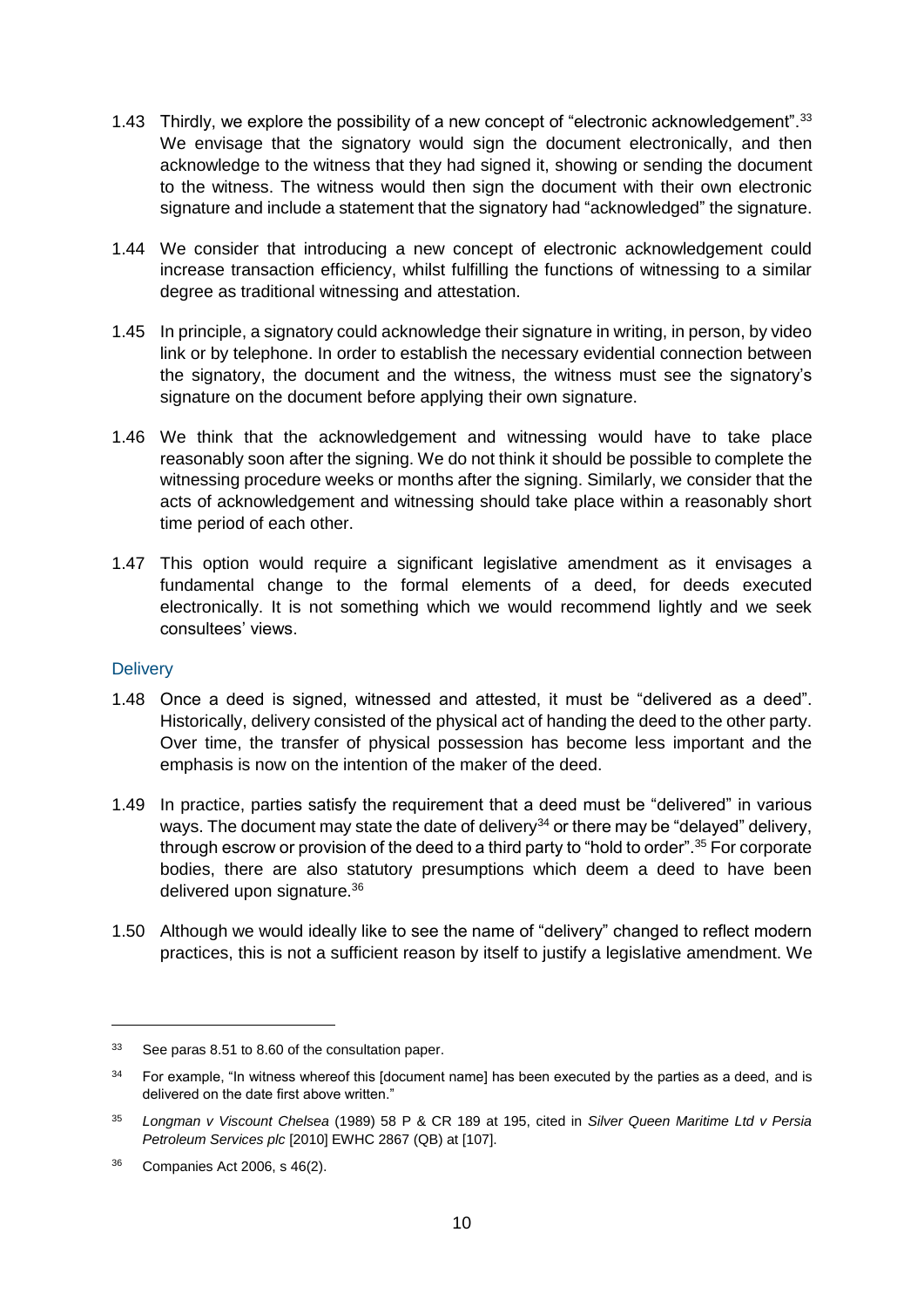have not heard from stakeholders that the requirement of delivery hinders lawyers and businesses from executing deeds electronically.<sup>37</sup>

1.51 However, if deeds are to be considered in a future project, as discussed below, the change could be made for deeds in general, regardless of how they are executed.

## The *Mercury* decision

- 1.52 In the High Court decision in *Mercury*<sup>38</sup> Mr Justice Underhill, as he then was, referred to a document as having to be "a discrete physical entity (whether in a single version or in a series of counterparts) at the moment of signing".<sup>39</sup> This raised concerns among lawyers about the use of pre-signed signature pages and situations where signature pages are sent by email or by fax.
- 1.53 These comments were obiter that is, incidental and not part of the main decision. They are not binding authority. However, the comments in *Mercury* caused sufficient concern to warrant the publication of a note by the joint working party of The Law Society Company Law Committee and The City of London Law Society Company Law and Financial Law Committees (the 2009 note).<sup>40</sup> The purpose of this note was to facilitate virtual<sup>41</sup> signings and closings for documents governed by English law in the light of *Mercury*.
- 1.54 The 2009 note contained an analysis of *Mercury* and guidance to practitioners as how to conduct virtual signings of different types of documents, including deeds, contracts under section 2 of the Law of Property (Miscellaneous Provisions) Act 1989, guarantees or simple contracts.
- 1.55 We agree with, and endorse, the conclusions of the 2009 note, which provides a practical way of dealing with the concerns raised by *Mercury* and which, we understand, is being followed by the market. $42$  We do not propose legislative reform because we do not believe it is necessary. We ask whether consultees agree.
- 1.56 The 2009 note deals with wet ink signatures which are then scanned. However, some stakeholders have asked for guidance on how electronic signatures may satisfy the

<sup>37</sup> See paras 8.61 to 8.70 of the consultation paper.

<sup>38</sup> *R (Mercury Tax Group Ltd) v Her Majesty's Commissioners of Revenue and Customs* [2008] EWHC 2721 (Admin), [2009] STC 743. See more detailed discussion at paras 8.71 to 8.83 of the consultation paper.

<sup>39</sup> *R (Mercury Tax Group Ltd) v Her Majesty's Commissioners of Revenue and Customs* [2008] EWHC 2721 (Admin), [2009] STC 743 at [39] to [40]. See paras 4.82 to 4.86 of the consultation paper, where we also refer to the Court of Appeal decision in *Koenigsblatt v Sweet* [1923] 2 Ch 314. This case, which was referred to by counsel in *Mercury*, involved the ratification of a signature.

<sup>&</sup>lt;sup>40</sup> The Law Society Company Law Committee and The City of London Law Society Company Law and Financial Law Committees "Note on execution of documents at a virtual signing or closing" (May 2009, with amendments February 2010), [http://www.citysolicitors.org.uk/attachments/article/121/20100226-Advice-prepared-on](http://www.citysolicitors.org.uk/attachments/article/121/20100226-Advice-prepared-on-guidance-on-execution-of-documents-at-a-virtual-signing-or-closing.pdf)[guidance-on-execution-of-documents-at-a-virtual-signing-or-closing.pdf](http://www.citysolicitors.org.uk/attachments/article/121/20100226-Advice-prepared-on-guidance-on-execution-of-documents-at-a-virtual-signing-or-closing.pdf) (last visited 8 August 2018).

<sup>&</sup>lt;sup>41</sup> A "virtual signing", in the context of the note, is a signing or completion meeting at which not all, or none, of the signatories were present.

<sup>&</sup>lt;sup>42</sup> We set these out from para 8.74 of the consultation paper.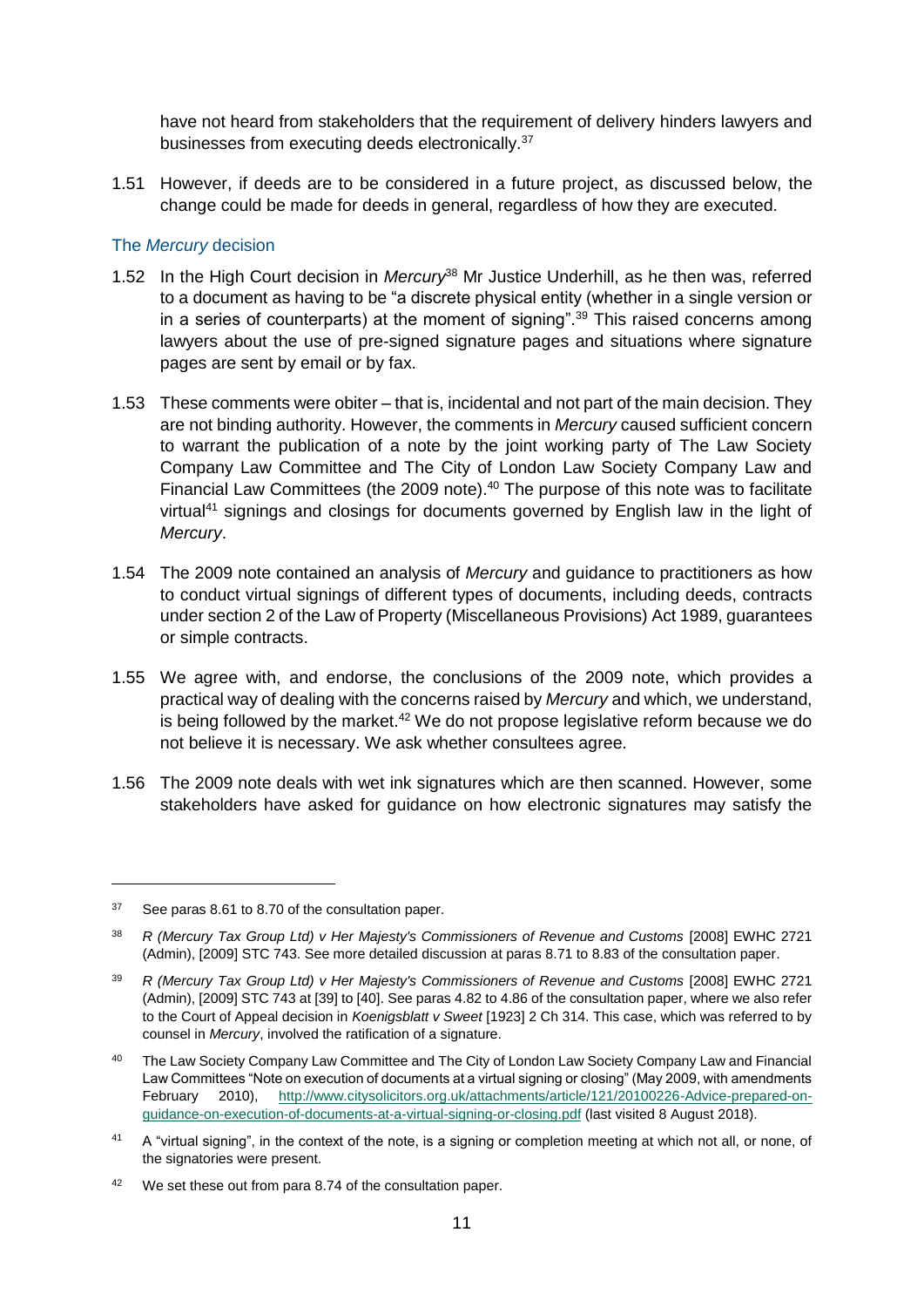requirement that the document is a "discrete physical entity at the moment of signing". We envisage two possible situations.

- 1.57 First, where an electronic signature is applied to an electronic document, we believe that the question of whether this document is a "discrete physical entity at the moment of signing" will generally not arise. This is because the signature can be applied to the document without removal of the signature pages. If the signature page is removed, then the procedure in the 2009 note should be followed.
- 1.58 Secondly, where a document is executed over an online platform, the party has the entire document before them. If the document is a deed, and the application of an electronic signature takes place in the physical presence of the witness, who then applies their own electronic signature, then the signature and attestation will "form part of the same physical document".

# **A WIDER REVIEW OF DEEDS?**

- 1.59 In the consultation paper we discuss the issues which arise when formalities which have been developed for documents executed in hard copy are applied to electronic documents. There is a separate question, however, as to whether these formalities, and the concept of deeds in general, are still fit for purpose in the twenty-first century. Some stakeholders have told us that deeds should be abolished, either for certain types of transactions, or altogether.
- 1.60 In order to address these questions, we are seeking consultees' views on whether there should be a wider review of the law of deeds, as a separate Law Commission project. This project could consider both deeds executed electronically and those in traditional, paper form.<sup>43</sup>

## **DOCUMENTS EXECUTED BY CONSUMERS AND VULNERABLE INDIVIDUALS**

- 1.61 As well as transactions between commercial parties, this project covers documents executed by consumers, such as consumer credit agreements and trust deeds. It also covers the execution of documents called lasting powers of attorney. A lasting power of attorney is used by an individual (the donor) to confer authority on another person to make decisions about the donor's personal welfare, and/or property and affairs. It is therefore a very important document, which can have devastating consequences for an individual if it is executed under duress or fraudulently.
- 1.62 Some stakeholders have expressed concern about including these types of documents within the scope of the project. It has been suggested that consumers are more likely to enter into agreements in haste or error if they use electronic signatures.<sup>44</sup> In relation to lasting powers of attorney, the potential impact of these documents raises very serious concerns about the financial abuse of older or vulnerable people. It has been

<sup>43</sup> See paras 8.86 to 8.88 of the consultation paper.

<sup>44</sup> See Financial Conduct Authority, *Review of retained provisions of the Consumer Credit Act: Interim report* (August 2018) Discussion Paper DP18/7, Annex 6, para 156.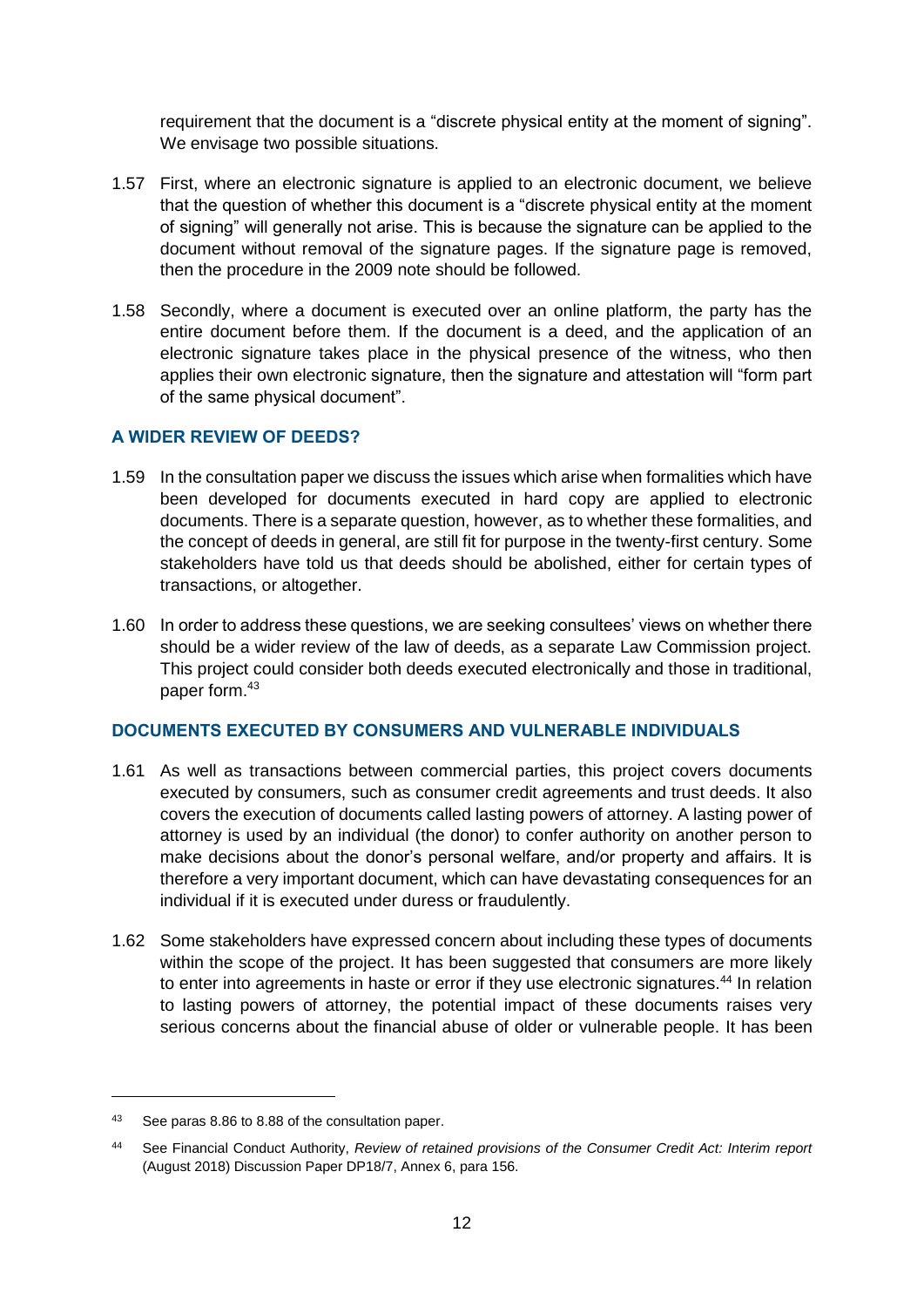suggested that enabling these documents to be created electronically may increase the opportunity for fraud, duress and abuse.<sup>45</sup>

- 1.63 We have considered these concerns carefully. The principal reason for excluding these types of documents is that consumers and vulnerable individuals need more protection than commercial bodies. This argument must be given significant weight.
- 1.64 We note that where individuals may be particularly vulnerable, specific legislation already provides additional layers of formality. For example, the Consumer Credit Act 1974 and regulations made under that Act prescribe formality requirements for regulated credit agreements.<sup>46</sup> Nothing in this project should be taken to remove or lessen these protections.
- 1.65 Lasting powers of attorney raise particular issues because of their potential impact on vulnerable and older people. We have considered these issues seriously and discussed them with the Office of the Public Guardian (OPG). The current system for the execution of lasting powers of attorney is partly digital. The donor may create the document online but is required to sign it in wet ink before it can be registered and take effect. Given our provisional conclusion on the validity of electronic signatures, a lasting power of attorney could in theory be executed with an electronic signature, but we have been told by the OPG that this is not currently possible in practice.
- 1.66 Nothing in our consultation paper should be taken to suggest that an individual authority, such as the OPG, cannot set its own requirements for documents to be registered with it. Security and reliability concerns in relation to electronic signatures in specific circumstances are questions to be determined by the parties.<sup>47</sup> However, we note that a simple typed electronic signature is extremely easy to forge.<sup>48</sup> In the case of lasting powers of attorney, the OPG should consider what is sufficiently secure and reliable for donors before introducing any system using electronic signatures.
- 1.67 Ultimately, this project deals with general formalities of documents executed electronically, namely signing, witnessing and attestation and delivery. As set out above, a deed may be executed in a commercial context or by a consumer or individual, and the same general rules apply. Our provisional view is that it would not be desirable to carve out exceptions in the general legislative provision for documents executed by consumers or individuals. We consider that this is a matter for specific legislation or regulation. We ask for consultees' views.

## **IMPACT OF REFORM**

-

1.68 We consider that our provisional conclusions and proposals in respect of electronic signatures and deeds will increase confidence in the legal validity of electronic execution. A corresponding rise in the number of electronic transactions has the

<sup>45</sup> See paras 6.32 to 6.34 of the consultation paper.

<sup>46</sup> Consumer Credit (Agreements) Regulations 1983, SI 1983 No 1553 and Consumer Credit (Agreements) Regulations 2010, SI 2010 No 1014.

 $47$  In the case of lasting powers of attorney, by "parties" we refer to the OPG.

<sup>48</sup> See paras 2.48 and 6.39 of the consultation paper.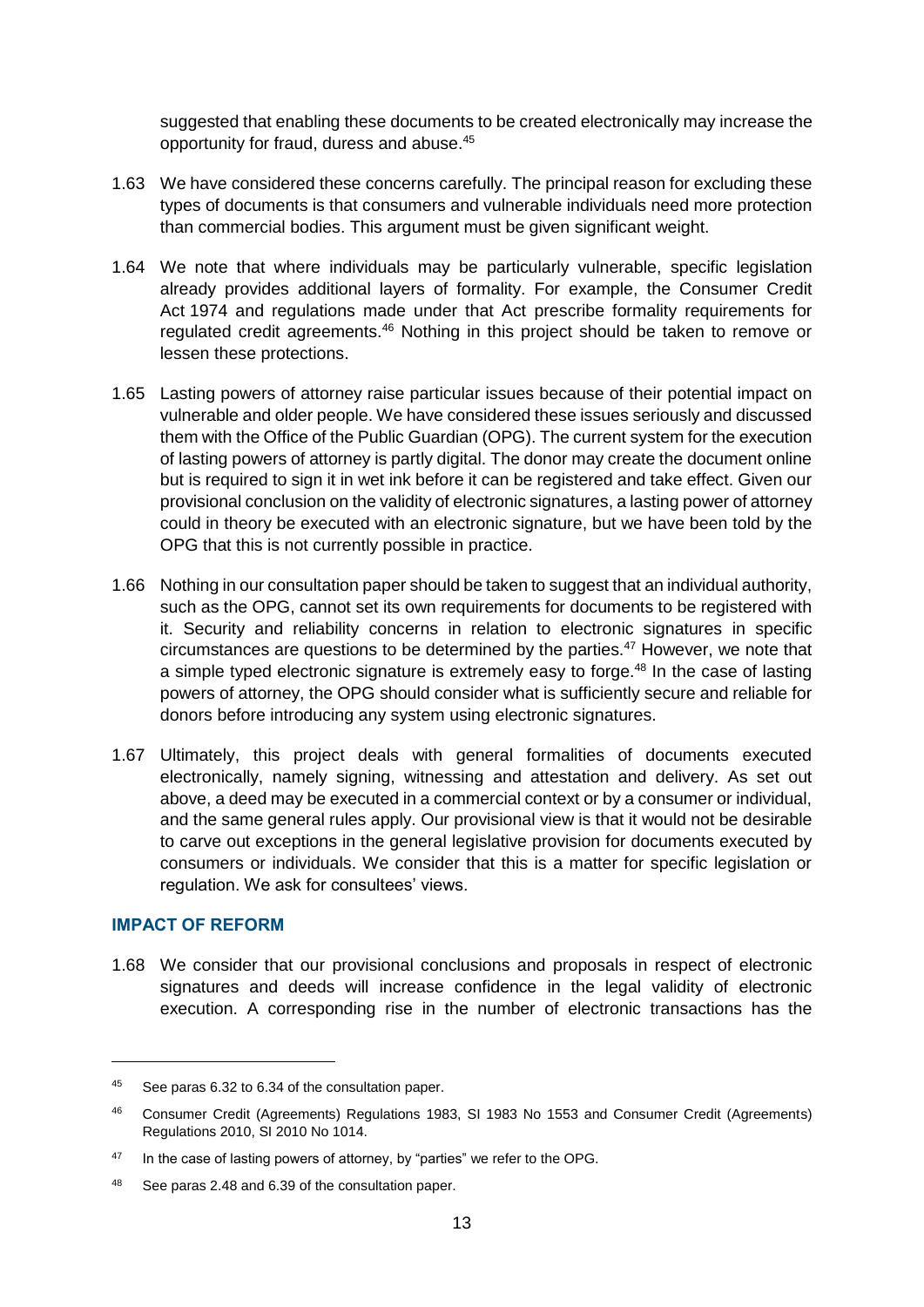potential to reap significant benefits for business and individuals, in both increased efficiency and allowing resources to be directed to other activities.

1.69 The transitional costs of our proposals for reform are relatively small and that there are unlikely to be on-going costs. However, it is difficult to put a number on the benefits or costs associated with our proposals. Therefore, we ask consultees for quantitative and qualitative evidence as to what they believe to be the consequences of our proposals. The information which we receive from consultees in response to the questions below will form the basis of an impact assessment to be published with our final report.

## **LIST OF CONSULTATION QUESTIONS**

1.70 Throughout the consultation paper, we ask consultees for their views on our provisional conclusions and proposals. For convenience, we have listed all the consultation questions, and the corresponding paragraph reference to the consultation paper, below.

#### **Consultation Question 1.**

1.71 Our provisional conclusion is that an electronic signature is capable of satisfying a statutory requirement for a signature under the current law, where there is an intention to authenticate the document. Do consultees agree?

**Paragraph 3.87**

## **Consultation Question 2.**

1.72 Our provisional conclusion is that the requirement under the current law that a deed must be signed "in the presence of a witness" requires the physical presence of that witness. Do consultees agree?

**Paragraph 4.57**

#### **Consultation Question 3.**

1.73 We welcome consultees' views and experiences on how other jurisdictions have dealt with the cross-border dimension of electronic execution.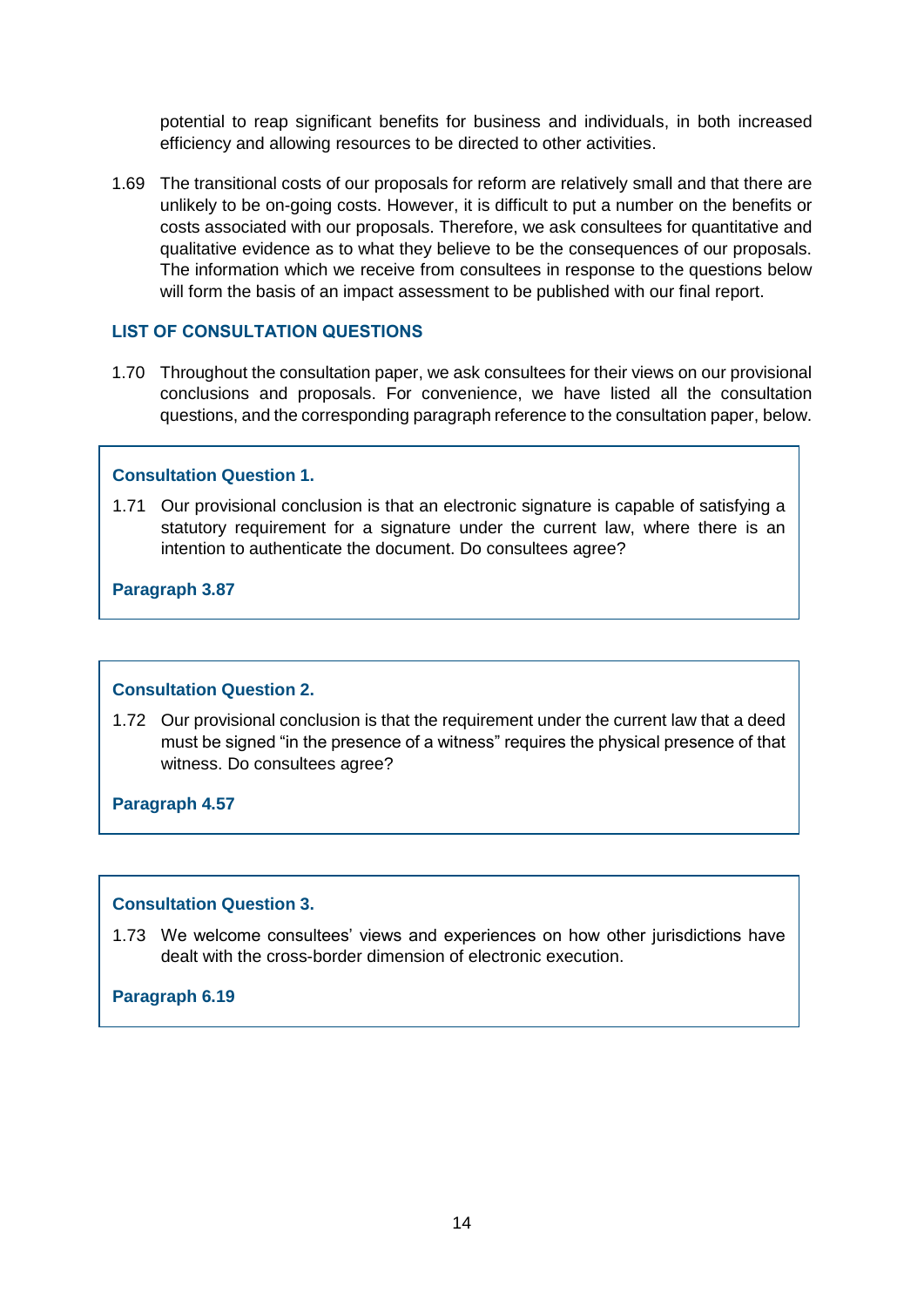# **Consultation Question 4.**

1.74 We believe that where specific provision is necessary in relation to certain types of documents (for example, to protect vulnerable parties, particularly for lasting powers of attorney), that is a matter for specific legislation or regulation, and not for the general law of execution of documents. Do consultees agree?

**Paragraph 6.41**

# **Consultation Question 5.**

1.75 We consider that legislative reform is not necessary to confirm that an electronic signature is capable of satisfying a statutory requirement for a signature. Do consultees agree?

**Paragraph 7.20**

# **Consultation Question 6.**

1.76 We provisionally propose that an industry working group should be established, potentially convened by Government, to consider practical, technical issues. Do consultees agree?

**Paragraph 7.28**

# **Consultation Question 7.**

1.77 We provisionally propose that it should be possible to witness an electronic signature via video link and then attest the document. Do consultees agree?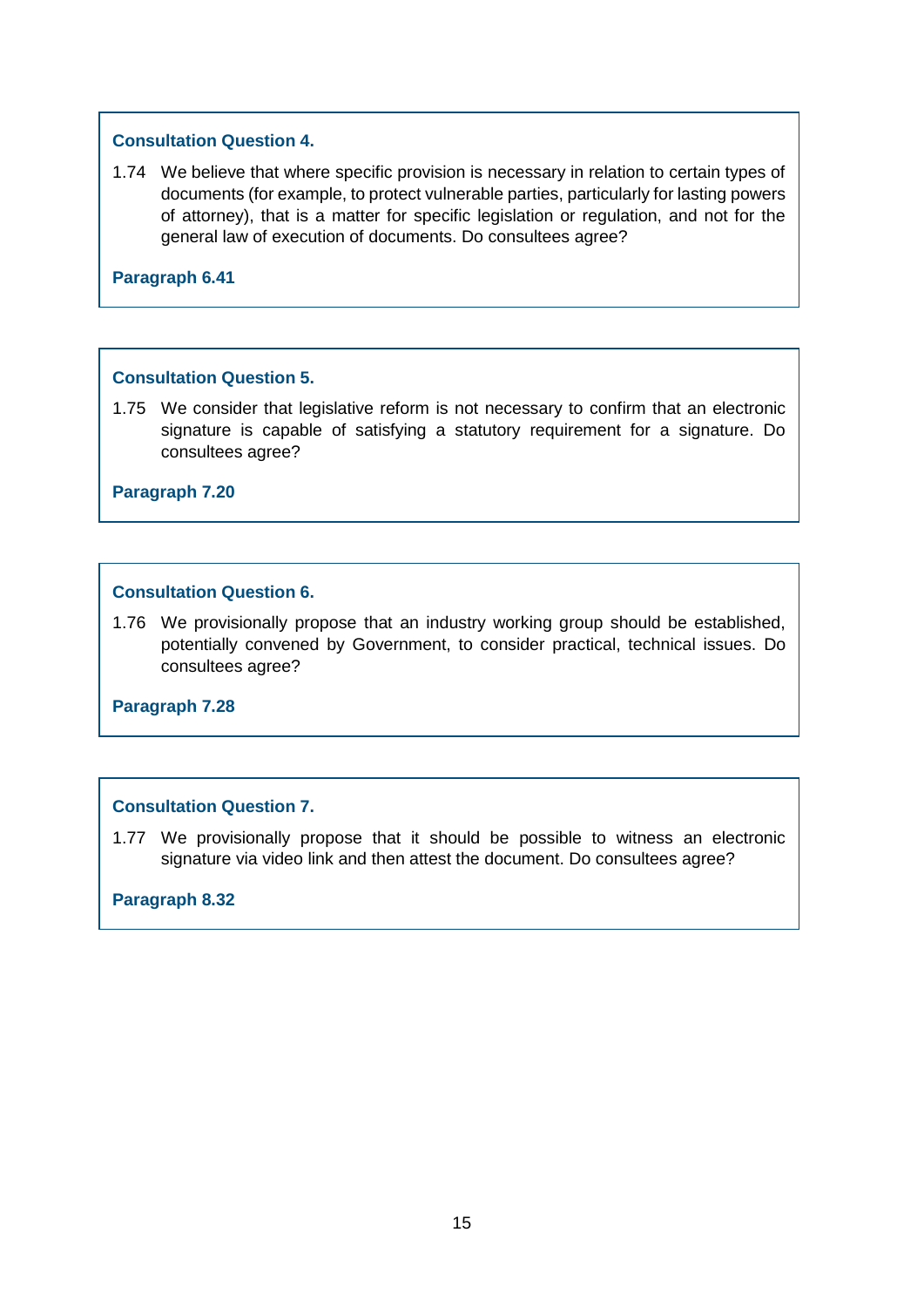# **Consultation Question 8.**

- 1.78 If witnessing by video link is to be permitted, how do consultees consider the witness should complete the attestation:
	- (1) Via a signing platform which the signatory and witness both log into?
	- (2) With the document being emailed to the witness by the signatory immediately after signing?

**Paragraph 8.33**

## **Consultation Question 9.**

1.79 Do consultees consider that it should be possible to "witness" an electronic signature through an online signing platform in real time, without a video link or any direct communication between the signatory and the witness?

**Paragraph 8.42**

## **Consultation Question 10.**

1.80 Our view is that the witnessing and attestation requirement for electronic signatures on deeds should not be replaced with a requirement for a particular type of technology, such as a digital signature using Public Key Infrastructure. Do consultees agree?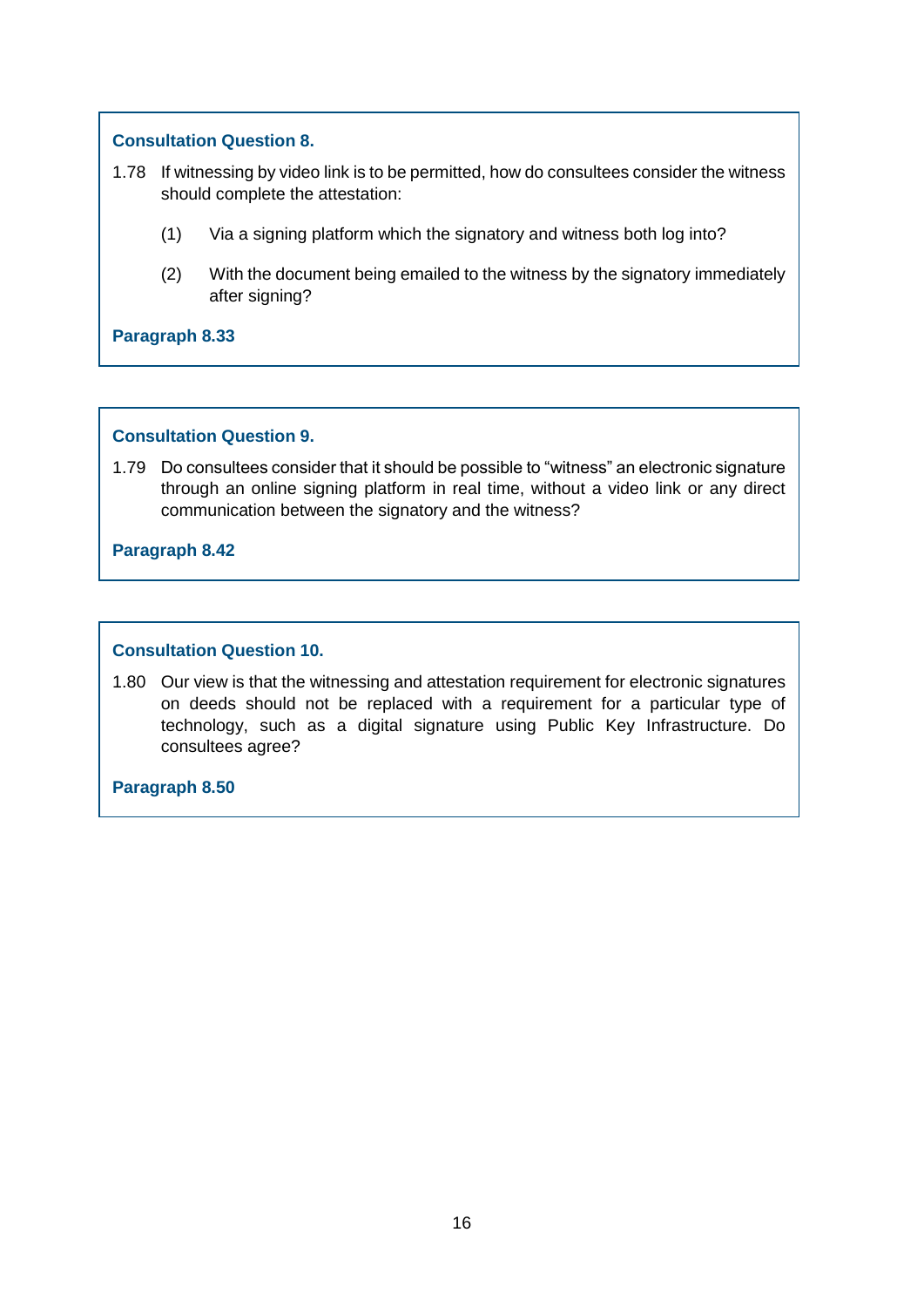# **Consultation Question 11.**

- 1.81 Do consultees think that there is a case for moving away from the traditional concepts of witnessing and attestation in the context of deeds executed electronically, allowing for electronic acknowledgement? If so:
	- (1) How should electronic acknowledgement be effected (for example, by email, telephone, text message, in person)?
	- (2) Do consultees consider that there should be a prescribed period of time (for example, 24 hours) within which:
		- (a) acknowledgement must occur after signing; and
		- (b) acknowledgement and witnessing must take place?
	- (3) How should the witness record the signatory's acknowledgement?

## **Paragraph 8.60**

#### **Consultation Question 12.**

1.82 Our view is that the requirement that deeds must be delivered does not impede the electronic execution of deeds in practice. Do consultees agree?

## **Paragraph 8.70**

## **Consultation Question 13.**

1.83 We consider that legislative reform is unnecessary and inappropriate to address the implications of the *Mercury* decision. Do consultees agree?

## **Paragraph 8.83**

# **Consultation Question 14.**

1.84 Do consultees think that a review of the law of deeds should be a future Law Commission project?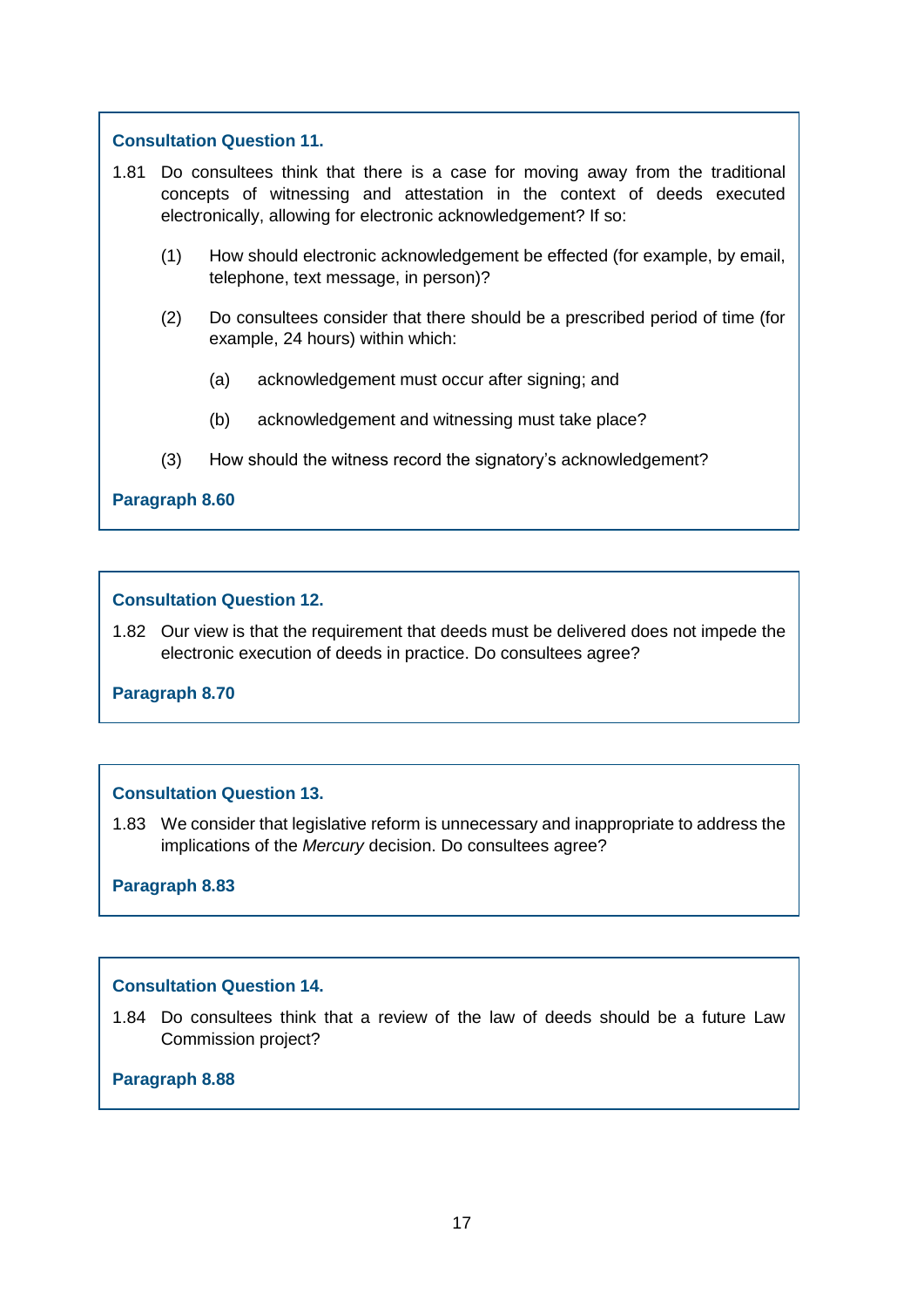# **Consultation Question 15.**

1.85 We provisionally conclude that an electronic signature is capable of satisfying a statutory requirement for a signature, provided there is an intention to authenticate a document. Do consultees believe that this will result in increased confidence in the legality of electronic execution in England and Wales? Is any more needed?

**Paragraph 8.93**

# **Consultation Question 16.**

1.86 What do consultees believe would be the financial value of increased confidence in the legality of electronic execution in England and Wales? For example, do consultees think there could be a reduction in transaction costs by as much as 10% to 30%?

**Paragraph 8.94**

# **Consultation Question 17.**

1.87 Do consultees agree that the Law Commission's proposal to establish an industry working group, to consider practical, technical issues, would:

- (1) provide benefits such as reduced transaction costs? If so, how much?
- (2) provide non-monetary benefits? If so, what benefits?